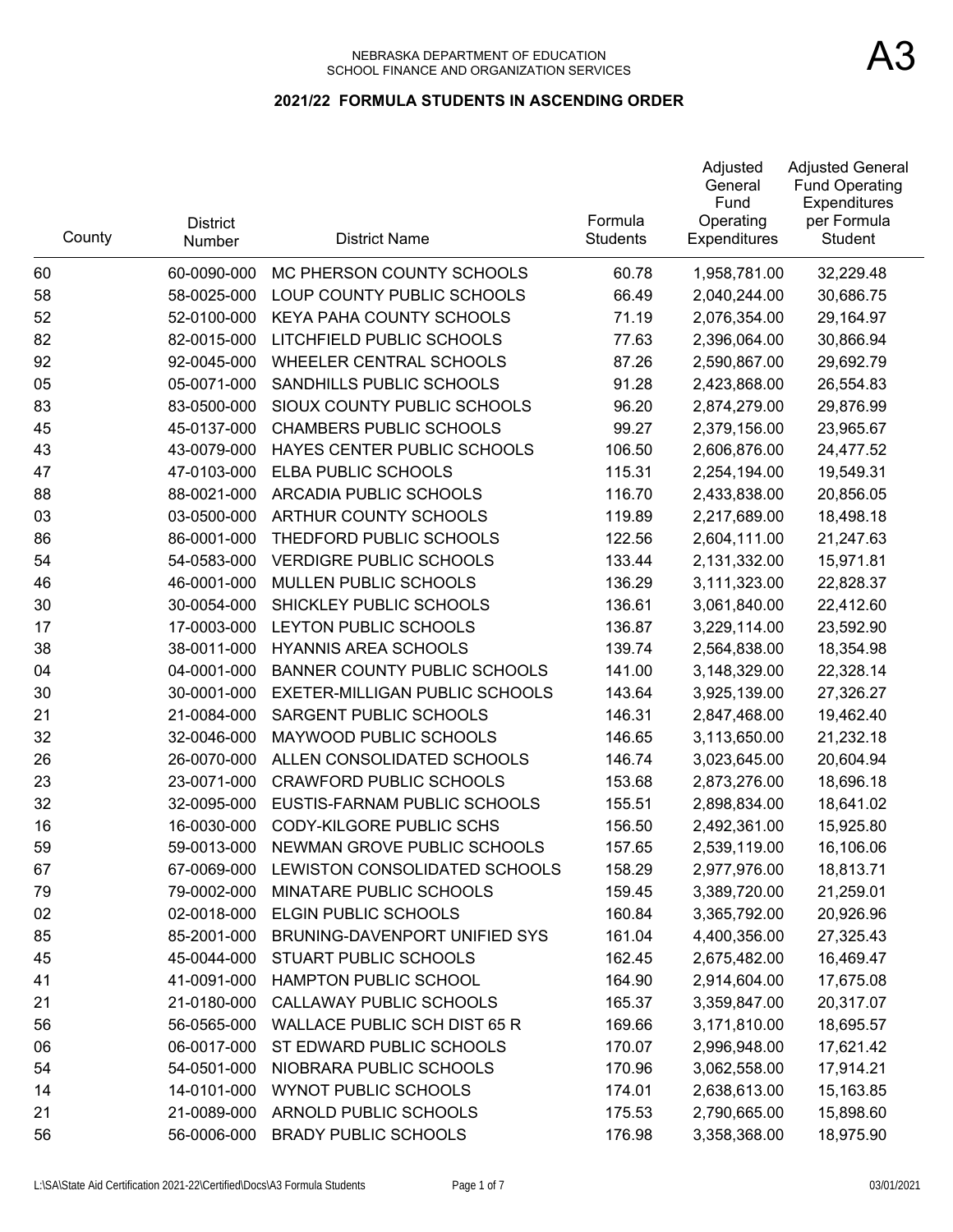#### NEBRASKA DEPARTMENT OF EDUCATION SCHOOL FINANCE AND ORGANIZATION SERVICES

| County | <b>District</b><br><b>Number</b> | <b>District Name</b>                  | Formula<br><b>Students</b> | Adjusted<br>General<br>Fund<br>Operating<br><b>Expenditures</b> | <b>Adjusted General</b><br><b>Fund Operating</b><br>Expenditures<br>per Formula<br>Student |
|--------|----------------------------------|---------------------------------------|----------------------------|-----------------------------------------------------------------|--------------------------------------------------------------------------------------------|
| 27     | 27-0062-000                      | <b>SCRIBNER-SNYDER COMMUNITY SCHS</b> | 177.93                     | 3,748,859.00                                                    | 21,069.72                                                                                  |
| 17     | 17-0009-000                      | POTTER-DIX PUBLIC SCHOOLS             | 180.42                     | 3,223,732.00                                                    | 17,868.20                                                                                  |
| 21     | 21-0044-000                      | ANSLEY PUBLIC SCHOOLS                 | 180.83                     | 2,961,776.00                                                    | 16,378.88                                                                                  |
| 25     | 25-0025-000                      | <b>CREEK VALLEY SCHOOLS</b>           | 182.04                     | 3,528,621.00                                                    | 19,383.95                                                                                  |
| 57     | 57-0501-000                      | STAPLETON PUBLIC SCHOOLS              | 182.10                     | 2,930,286.00                                                    | 16,091.58                                                                                  |
| 41     | 41-0002-000                      | <b>GILTNER PUBLIC SCHOOLS</b>         | 183.63                     | 3,186,128.00                                                    | 17,351.11                                                                                  |
| 70     | 70-0542-000                      | OSMOND COMMUNITY SCHOOLS              | 188.70                     | 3,168,558.00                                                    | 16,791.44                                                                                  |
| 81     | 81-0003-000                      | HAY SPRINGS PUBLIC SCHOOLS            | 188.82                     | 3,035,092.00                                                    | 16,074.15                                                                                  |
| 24     | 24-0101-000                      | SUMNER-EDDYVILLE-MILLER SCHS          | 193.02                     | 3,665,169.00                                                    | 18,988.78                                                                                  |
| 51     | 51-0006-000                      | PAXTON CONSOLIDATED SCHOOLS           | 193.89                     | 3,357,264.00                                                    | 17,314.93                                                                                  |
| 49     | 49-0033-000                      | STERLING PUBLIC SCHOOLS               | 196.13                     | 3,306,713.00                                                    | 16,859.88                                                                                  |
| 18     | 18-0011-000                      | HARVARD PUBLIC SCHOOLS                | 196.42                     | 3,959,797.00                                                    | 20,159.43                                                                                  |
| 37     | 37-0030-000                      | ELWOOD PUBLIC SCHOOLS                 | 197.25                     | 3,145,271.00                                                    | 15,945.70                                                                                  |
| 26     | 26-0561-000                      | EMERSON-HUBBARD PUBLIC SCHOOLS        | 197.53                     | 3,744,041.00                                                    | 18,953.85                                                                                  |
| 48     | 48-0303-000                      | <b>MERIDIAN PUBLIC SCHOOLS</b>        | 198.08                     | 3,188,530.00                                                    | 16,096.88                                                                                  |
| 72     | 72-0019-000                      | OSCEOLA PUBLIC SCHOOLS                | 202.24                     | 3,782,637.00                                                    | 18,703.49                                                                                  |
| 35     | 35-0001-000                      | <b>GARDEN COUNTY SCHOOLS</b>          | 202.71                     | 3,888,926.00                                                    | 19,184.94                                                                                  |
| 32     | 32-0125-000                      | MEDICINE VALLEY PUBLIC SCHOOLS        | 205.54                     | 3,273,409.00                                                    | 15,925.60                                                                                  |
| 50     | 50-0001-000                      | WILCOX-HILDRETH PUBLIC SCHOOLS        | 207.02                     | 4,833,422.00                                                    | 23,347.81                                                                                  |
| 54     | 54-0505-000                      | SANTEE COMMUNITY SCHOOLS              | 209.37                     | 3,968,026.00                                                    | 18,952.52                                                                                  |
| 25     | 25-0095-000                      | SOUTH PLATTE PUBLIC SCHOOLS           | 209.45                     | 3,768,022.00                                                    | 17,989.79                                                                                  |
| 90     | 90-0595-000                      | <b>WINSIDE PUBLIC SCHOOLS</b>         | 209.50                     | 3,406,874.00                                                    | 16,261.74                                                                                  |
| 19     | 19-0058-000                      | <b>CLARKSON PUBLIC SCHOOLS</b>        | 212.88                     | 3,336,953.00                                                    | 15,675.62                                                                                  |
| 19     | 19-0039-000                      | LEIGH COMMUNITY SCHOOLS               | 216.40                     | 3,383,341.00                                                    | 15,634.35                                                                                  |
| 76     | 76-0068-000                      | FRIEND PUBLIC SCHOOLS                 | 217.37                     | 3,623,654.00                                                    | 16,670.32                                                                                  |
| 85     | 85-0060-000                      | DESHLER PUBLIC SCHOOLS                | 218.49                     | 3,707,084.00                                                    | 16,966.52                                                                                  |
| 54     | 54-0576-000                      | <b>WAUSA PUBLIC SCHOOLS</b>           | 218.91                     | 2,902,446.00                                                    | 13,258.43                                                                                  |
| 15     | 15-0536-000                      | WAUNETA-PALISADE PUBLIC SCHS          | 219.05                     | 3,107,219.00                                                    | 14,185.18                                                                                  |
| 76     | 76-0044-000                      | DORCHESTER PUBLIC SCHOOL              | 220.93                     | 3,002,402.00                                                    | 13,590.05                                                                                  |
| 75     | 75-0100-000                      | ROCK COUNTY PUBLIC SCHOOLS            | 221.42                     | 3,793,324.00                                                    | 17,131.77                                                                                  |
| 06     | 06-0075-000                      | RIVERSIDE PUBLIC SCHOOLS              | 224.44                     | 4,051,112.00                                                    | 18,049.80                                                                                  |
| 01     | 01-0123-000                      | SILVER LAKE PUBLIC SCHOOLS            | 227.04                     | 4,316,975.00                                                    | 19,013.81                                                                                  |
| 34     | 34-0100-000                      | DILLER-ODELL PUBLIC SCHOOLS           | 228.91                     | 4,145,321.00                                                    | 18,109.02                                                                                  |
| 91     | 91-0002-000                      | RED CLOUD COMMUNITY SCHOOLS           | 231.34                     | 3,212,602.00                                                    | 13,886.79                                                                                  |
| 21     | 21-0015-000                      | ANSELMO-MERNA PUBLIC SCHOOLS          | 236.07                     | 3,147,118.00                                                    | 13,331.02                                                                                  |
| 69     | 69-0054-000                      | BERTRAND PUBLIC SCHOOLS               | 238.30                     | 3,654,170.00                                                    | 15,334.54                                                                                  |
| 01     | 01-0003-000                      | <b>KENESAW PUBLIC SCHOOLS</b>         | 238.30                     | 3,851,682.00                                                    | 16,163.17                                                                                  |
| 93     | 93-0096-000                      | HEARTLAND COMMUNITY SCHOOLS           | 238.69                     | 4,282,813.00                                                    | 17,942.71                                                                                  |
| 72     | 72-0075-000                      | HIGH PLAINS COMMUNITY SCHOOLS         | 239.19                     | 4,613,444.00                                                    | 19,288.00                                                                                  |
| 78     | 78-0072-000                      | <b>MEAD PUBLIC SCHOOLS</b>            | 239.85                     | 4,078,107.00                                                    | 17,002.63                                                                                  |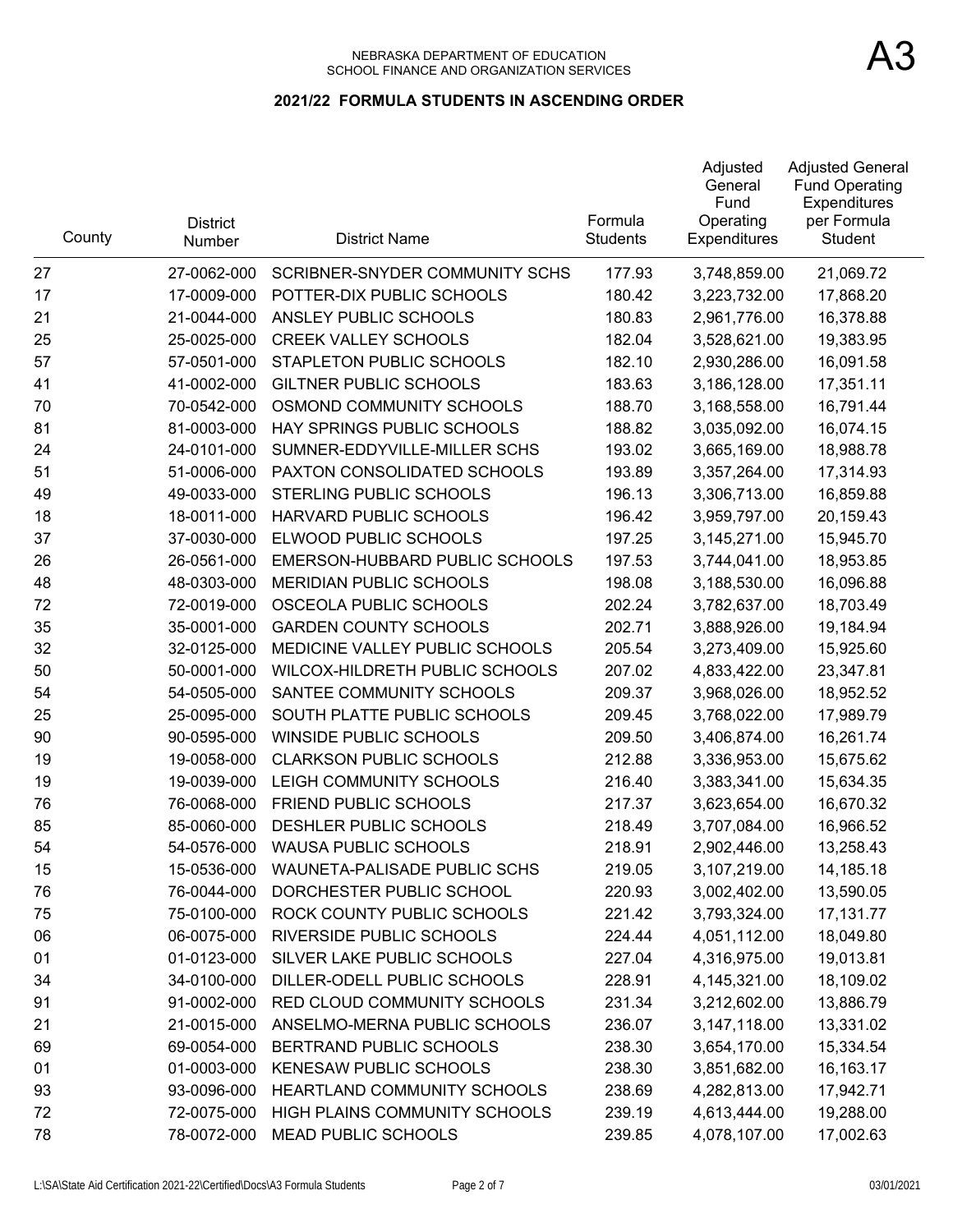| County | <b>District</b><br>Number | <b>District Name</b>                     | Formula<br><b>Students</b> | Adjusted<br>General<br>Fund<br>Operating<br><b>Expenditures</b> | <b>Adjusted General</b><br><b>Fund Operating</b><br>Expenditures<br>per Formula<br>Student |
|--------|---------------------------|------------------------------------------|----------------------------|-----------------------------------------------------------------|--------------------------------------------------------------------------------------------|
| 69     | 69-0055-000               | LOOMIS PUBLIC SCHOOLS                    | 239.90                     | 3,245,734.00                                                    | 13,529.29                                                                                  |
| 93     | 93-0083-000               | MC COOL JUNCTION PUBLIC SCHS             | 247.89                     | 3,665,437.00                                                    | 14,786.51                                                                                  |
| 10     | 10-0019-000               | SHELTON PUBLIC SCHOOLS                   | 250.40                     | 3,880,387.00                                                    | 15,496.68                                                                                  |
| 14     | 14-0045-000               | RANDOLPH PUBLIC SCHOOLS                  | 252.65                     | 3,697,459.00                                                    | 14,634.83                                                                                  |
| 31     | 31-0506-000               | <b>FRANKLIN PUBLIC SCHOOLS</b>           | 253.62                     | 4,403,671.00                                                    | 17,363.50                                                                                  |
| 11     | 11-0020-000               | LYONS-DECATUR NORTHEAST SCHS             | 254.61                     | 4,160,184.00                                                    | 16,339.59                                                                                  |
| 71     | 71-0067-000               | HUMPHREY PUBLIC SCHOOLS                  | 256.82                     | 3,863,118.00                                                    | 15,042.34                                                                                  |
| 73     | 73-0179-000               | SOUTHWEST PUBLIC SCHOOLS                 | 257.04                     | 4,861,571.00                                                    | 18,914.02                                                                                  |
| 54     | 54-0586-000               | <b>BLOOMFIELD COMMUNITY SCHOOLS</b>      | 257.11                     | 3,577,074.00                                                    | 13,912.87                                                                                  |
| 54     | 54-0013-000               | <b>CREIGHTON COMMUNITY PUBLIC SCHOOL</b> | 263.07                     | 4,192,824.00                                                    | 15,938.19                                                                                  |
| 39     | 39-0060-000               | CENTRAL VALLEY PUBLIC SCHOOLS            | 267.46                     | 6,273,709.00                                                    | 23,456.44                                                                                  |
| 13     | 13-0022-000               | WEEPING WATER PUBLIC SCHOOLS             | 272.06                     | 4,851,503.00                                                    | 17,832.69                                                                                  |
| 33     | 33-0021-000               | <b>CAMBRIDGE PUBLIC SCHOOLS</b>          | 272.44                     | 4,218,403.00                                                    | 15,483.88                                                                                  |
| 19     | 19-0070-000               | HOWELLS-DODGE CONSOLIDATED SCHOO 272.50  |                            | 3,872,200.00                                                    | 14,209.75                                                                                  |
| 12     | 12-0502-000               | EAST BUTLER PUBLIC SCHOOLS               | 273.39                     | 5,690,095.00                                                    | 20,813.24                                                                                  |
| 24     | 24-0004-000               | <b>OVERTON PUBLIC SCHOOLS</b>            | 273.63                     | 3,856,313.00                                                    | 14,093.19                                                                                  |
| 67     | 67-0001-000               | PAWNEE CITY PUBLIC SCHOOLS               | 274.82                     | 3,741,821.00                                                    | 13,615.33                                                                                  |
| 74     | 74-0070-000               | HUMBOLDT TABLE ROCK STEINAUER            | 277.88                     | 6,461,520.00                                                    | 23,253.20                                                                                  |
| 44     | 44-0070-000               | HITCHCOCK CO SCH SYSTEM                  | 280.57                     | 3,696,530.00                                                    | 13,175.26                                                                                  |
| 50     | 50-0501-000               | AXTELL COMMUNITY SCHOOLS                 | 280.75                     | 3,788,124.00                                                    | 13,493.05                                                                                  |
| 82     | 82-0001-000               | LOUP CITY PUBLIC SCHOOLS                 | 281.12                     | 4,176,504.00                                                    | 14,856.61                                                                                  |
| 61     | 61-0049-000               | PALMER PUBLIC SCHOOLS                    | 281.18                     | 3,672,284.00                                                    | 13,060.47                                                                                  |
| 20     | 20-0020-000               | BANCROFT-ROSALIE COMM SCHOOLS            | 283.07                     | 3,393,813.00                                                    | 11,989.40                                                                                  |
| 10     | 10-0105-000               | PLEASANTON PUBLIC SCHOOLS                | 285.64                     | 2,802,659.00                                                    | 9,811.79                                                                                   |
| 56     | 56-0007-000               | MAXWELL PUBLIC SCHOOLS                   | 287.06                     | 3,757,330.00                                                    | 13,088.87                                                                                  |
| 29     | 29-0117-000               | DUNDY CO STRATTON PUBLIC SCHS            | 288.79                     | 4,893,642.00                                                    | 16,945.26                                                                                  |
| 36     | 36-0100-000               | <b>BURWELL PUBLIC SCHOOLS</b>            | 290.39                     | 4,281,997.00                                                    | 14,745.64                                                                                  |
| 91     | 91-0074-000               | BLUE HILL COMMUNITY SCHOOLS              | 292.46                     | 4,750,651.00                                                    | 16,243.86                                                                                  |
| 63     | 63-0001-000               | FULLERTON PUBLIC SCHOOLS                 | 305.17                     | 4,295,818.00                                                    | 14,076.73                                                                                  |
| 87     | 87-0013-000               | <b>WALTHILL PUBLIC SCHOOLS</b>           | 310.07                     | 5,578,505.00                                                    | 17,990.95                                                                                  |
| 33     | 33-0018-000               | ARAPAHOE PUBLIC SCHOOLS                  | 310.91                     | 3,760,892.00                                                    | 12,096.23                                                                                  |
| 64     | 64-0023-000               | JOHNSON-BROCK PUBLIC SCHOOLS             | 312.59                     | 3,347,918.00                                                    | 10,710.11                                                                                  |
| 56     | 56-0055-000               | SUTHERLAND PUBLIC SCHOOLS                | 315.42                     | 4,575,167.00                                                    | 14,504.79                                                                                  |
| 87     | 87-0001-000               | PENDER PUBLIC SCHOOLS                    | 317.23                     | 4,759,898.00                                                    | 15,004.37                                                                                  |
| 70     | 70-0005-000               | PLAINVIEW PUBLIC SCHOOLS                 | 321.80                     | 4,567,652.00                                                    | 14,194.18                                                                                  |
| 02     | 02-0009-000               | NELIGH-OAKDALE SCHOOLS                   | 322.00                     | 5,110,702.00                                                    | 15,871.83                                                                                  |
| 08     | 08-0051-000               | <b>BOYD COUNTY SCHOOLS</b>               | 333.93                     | 4,739,567.00                                                    | 14,193.26                                                                                  |
| 54     | 54-0096-000               | <b>CROFTON COMMUNITY SCHOOLS</b>         | 335.80                     | 4,978,494.00                                                    | 14,825.84                                                                                  |
| 10     | 10-0009-000               | ELM CREEK PUBLIC SCHOOLS                 | 338.34                     | 4,227,202.00                                                    | 12,493.97                                                                                  |
| 42     | 42-0002-000               | ALMA PUBLIC SCHOOLS                      | 339.46                     | 4,873,337.00                                                    | 14,356.30                                                                                  |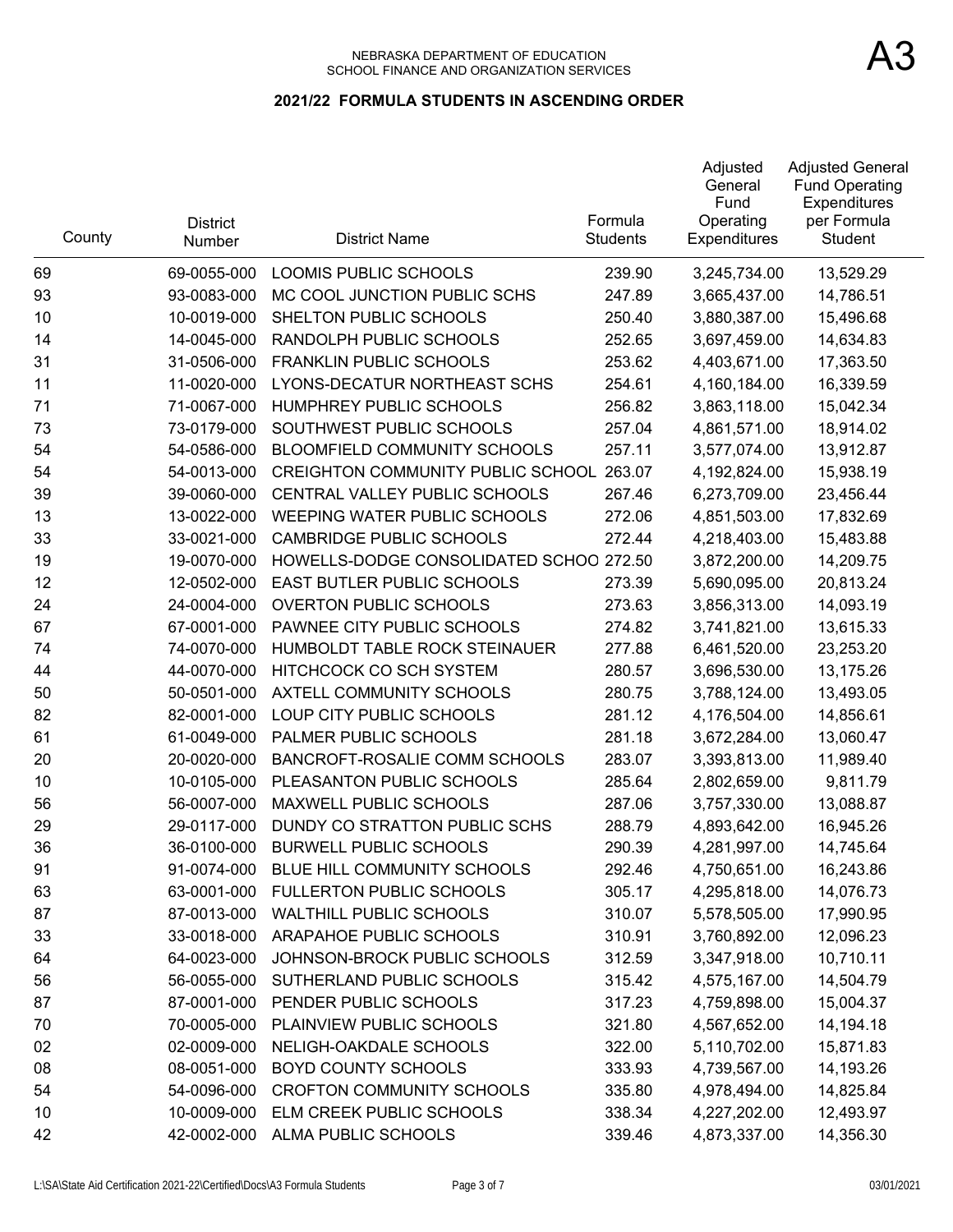| County | <b>District</b><br>Number | <b>District Name</b>                | Formula<br><b>Students</b> | Adjusted<br>General<br>Fund<br>Operating<br><b>Expenditures</b> | <b>Adjusted General</b><br><b>Fund Operating</b><br>Expenditures<br>per Formula<br>Student |
|--------|---------------------------|-------------------------------------|----------------------------|-----------------------------------------------------------------|--------------------------------------------------------------------------------------------|
| 62     | 62-0021-000               | <b>BAYARD PUBLIC SCHOOLS</b>        | 345.41                     | 4,980,093.00                                                    | 14,417.80                                                                                  |
| 72     | 72-0015-000               | CROSS COUNTY COMMUNITY SCHOOLS      | 345.56                     | 5,448,615.00                                                    | 15,767.71                                                                                  |
| 33     | 33-0540-000               | SOUTHERN VALLEY SCHOOLS             | 346.04                     | 6,759,295.00                                                    | 19,533.37                                                                                  |
| 34     | 34-0001-000               | SOUTHERN SCHOOL DISTRICT 1          | 354.59                     | 4,688,094.00                                                    | 13,221.04                                                                                  |
| 10     | 10-0119-000               | AMHERST PUBLIC SCHOOLS              | 360.17                     | 3,657,175.00                                                    | 10,153.94                                                                                  |
| 84     | 84-0003-000               | STANTON COMMUNITY SCHOOLS           | 361.13                     | 5,663,814.00                                                    | 15,683.69                                                                                  |
| 79     | 79-0011-000               | MORRILL PUBLIC SCHOOLS              | 364.75                     | 5,350,664.00                                                    | 14,669.51                                                                                  |
| 53     | 53-0001-000               | KIMBALL PUBLIC SCHOOLS              | 369.07                     | 5,426,216.00                                                    | 14,702.44                                                                                  |
| 10     | 10-0069-000               | RAVENNA PUBLIC SCHOOLS              | 372.06                     | 5,603,992.00                                                    | 15,062.20                                                                                  |
| 14     | 14-0008-000               | HARTINGTON NEWCASTLE PUBLIC SCHOO   | 374.72                     | 5,692,646.00                                                    | 15,191.58                                                                                  |
| 11     | 11-0001-000               | TEKAMAH-HERMAN COMMUNITY SCHS       | 375.55                     | 6,650,803.00                                                    | 17,709.57                                                                                  |
| 07     | 07-0010-000               | <b>HEMINGFORD PUBLIC SCHOOLS</b>    | 376.38                     | 6,481,521.00                                                    | 17,220.85                                                                                  |
| 72     | 72-0032-000               | SHELBY - RISING CITY PUBLIC SCHOOLS | 381.23                     | 5,765,484.00                                                    | 15,123.48                                                                                  |
| 02     | 02-0115-000               | SUMMERLAND PUBLIC SCHOOLS           | 381.81                     | 6,773,769.00                                                    | 17,741.38                                                                                  |
| 18     | 18-0002-000               | <b>SUTTON PUBLIC SCHOOLS</b>        | 384.40                     | 5,194,589.00                                                    | 13,513.48                                                                                  |
| 68     | 68-0020-000               | PERKINS COUNTY SCHOOLS              | 387.09                     | 5,780,445.00                                                    | 14,933.12                                                                                  |
| 65     | 65-0011-000               | SUPERIOR PUBLIC SCHOOLS             | 389.27                     | 5,459,105.00                                                    | 14,023.80                                                                                  |
| 09     | 09-0010-000               | AINSWORTH COMMUNITY SCHOOLS         | 390.13                     | 6,361,781.00                                                    | 16,306.70                                                                                  |
| 11     | 11-0014-000               | OAKLAND CRAIG PUBLIC SCHOOLS        | 391.54                     | 5,339,448.00                                                    | 13,636.96                                                                                  |
| 45     | 45-0239-000               | WEST HOLT PUBLIC SCHOOLS            | 401.76                     | 6,424,107.00                                                    | 15,989.83                                                                                  |
| 14     | 14-0054-000               | LAUREL-CONCORD-COLERIDGE SCHOOL     | 404.76                     | 6,804,643.00                                                    | 16,811.61                                                                                  |
| 40     | 40-0126-000               | DONIPHAN-TRUMBULL PUBLIC SCHS       | 405.02                     | 6,415,052.00                                                    | 15,838.68                                                                                  |
| 85     | 85-0070-000               | THAYER CENTRAL COMMUNITY SCHS       | 405.42                     | 5,958,276.00                                                    | 14,696.69                                                                                  |
| 20     | 20-0030-000               | WISNER-PILGER PUBLIC SCHOOLS        | 406.55                     | 6,912,426.00                                                    | 17,002.67                                                                                  |
| 48     | 48-0300-000               | TRI COUNTY PUBLIC SCHOOLS           | 415.50                     | 5,950,634.00                                                    | 14,321.65                                                                                  |
| 63     | 63-0030-000               | TWIN RIVER PUBLIC SCHOOLS           | 417.66                     | 7,344,535.00                                                    | 17,584.80                                                                                  |
| 22     | 22-0031-000               | HOMER COMMUNITY SCHOOLS             | 418.45                     | 4,509,832.00                                                    | 10,777.41                                                                                  |
| 59     | 59-0080-000               | ELKHORN VALLEY SCHOOLS              | 421.25                     | 5,814,114.00                                                    | 13,802.01                                                                                  |
| 34     | 34-0034-000               | FREEMAN PUBLIC SCHOOLS              | 424.39                     | 5,422,643.00                                                    | 12,777.49                                                                                  |
| 80     | 80-0567-000               | CENTENNIAL PUBLIC SCHOOLS           | 426.30                     | 7,046,543.00                                                    | 16,529.36                                                                                  |
| 26     | 26-0001-000               | PONCA PUBLIC SCHOOLS                | 430.81                     | 5,745,324.00                                                    | 13,335.95                                                                                  |
| 78     | 78-0107-000               | CEDAR BLUFFS PUBLIC SCHOOLS         | 433.75                     | 6,160,203.00                                                    | 14,202.24                                                                                  |
| 47     | 47-0100-000               | <b>CENTURA PUBLIC SCHOOLS</b>       | 440.65                     | 6,379,825.00                                                    | 14,478.22                                                                                  |
| 13     | 13-0097-000               | ELMWOOD-MURDOCK PUBLIC SCHOOLS      | 447.59                     | 5,288,240.00                                                    | 11,814.83                                                                                  |
| 62     | 62-0063-000               | <b>BRIDGEPORT PUBLIC SCHOOLS</b>    | 450.88                     | 6,557,473.00                                                    | 14,543.81                                                                                  |
| 49     | 49-0050-000               | JOHNSON CO CENTRAL PUBLIC SCHS      | 462.25                     | 7,219,794.00                                                    | 15,618.79                                                                                  |
| 78     | 78-0009-000               | YUTAN PUBLIC SCHOOLS                | 468.12                     | 6,038,036.00                                                    | 12,898.36                                                                                  |
| 40     | 40-0083-000               | WOOD RIVER RURAL SCHOOLS            | 468.21                     | 7,677,308.00                                                    | 16,397.32                                                                                  |
| 59     | 59-0005-000               | BATTLE CREEK PUBLIC SCHOOLS         | 480.53                     | 5,909,573.00                                                    | 12,298.14                                                                                  |
| 56     | 56-0037-000               | HERSHEY PUBLIC SCHOOLS              | 499.04                     | 6,865,828.00                                                    | 13,758.01                                                                                  |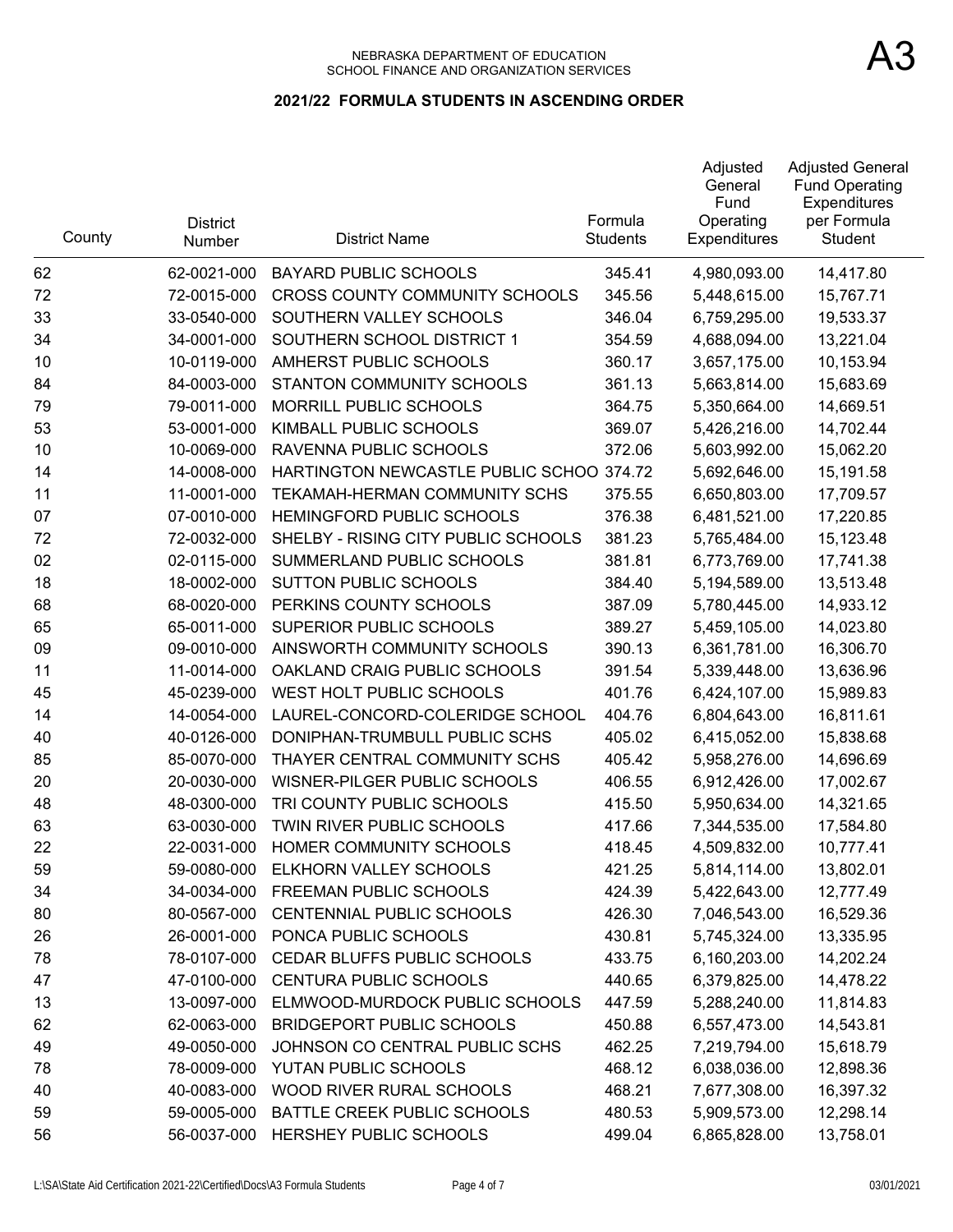| County | <b>District</b><br>Number | <b>District Name</b>                       | Formula<br><b>Students</b> | Adjusted<br>General<br>Fund<br>Operating<br>Expenditures | <b>Adjusted General</b><br><b>Fund Operating</b><br>Expenditures<br>per Formula<br>Student |
|--------|---------------------------|--------------------------------------------|----------------------------|----------------------------------------------------------|--------------------------------------------------------------------------------------------|
| 81     | 81-0010-000               | <b>GORDON-RUSHVILLE PUBLIC SCHS</b>        | 501.21                     | 5,353,454.00                                             | 10,681.09                                                                                  |
| 87     | 87-0016-000               | UMO N HO N NATION PUBLIC SCHS              | 504.43                     | 5,174,567.00                                             | 10,258.26                                                                                  |
| 90     | 90-0560-000               | <b>WAKEFIELD PUBLIC SCHOOLS</b>            | 507.37                     | 5,608,093.00                                             | 11,053.33                                                                                  |
| 59     | 59-0001-000               | <b>MADISON PUBLIC SCHOOLS</b>              | 519.77                     | 5,235,874.00                                             | 10,073.49                                                                                  |
| 27     | 27-0594-000               | <b>LOGAN VIEW PUBLIC SCHOOLS</b>           | 529.75                     | 6,901,544.00                                             | 13,027.91                                                                                  |
| 88     | 88-0005-000               | ORD PUBLIC SCHOOLS                         | 538.25                     | 7,376,972.00                                             | 13,705.46                                                                                  |
| 10     | 10-0002-000               | <b>GIBBON PUBLIC SCHOOLS</b>               | 541.37                     | 6,202,594.00                                             | 11,457.31                                                                                  |
| 79     | 79-0031-000               | MITCHELL PUBLIC SCHOOLS                    | 547.30                     | 7,047,034.00                                             | 12,876.04                                                                                  |
| 87     | 87-0017-000               | WINNEBAGO PUBLIC SCHOOLS DISTRICT 1 561.32 |                            | 9,585,901.00                                             | 17,077.40                                                                                  |
| 16     | 16-0006-000               | <b>VALENTINE COMMUNITY SCHOOLS</b>         | 563.41                     | 9,439,158.00                                             | 16,753.71                                                                                  |
| 30     | 30-0025-000               | FILLMORE CENTRAL PUBLIC SCHS               | 569.64                     | 6,241,339.00                                             | 10,956.54                                                                                  |
| 06     | 06-0001-000               | <b>BOONE CENTRAL SCHOOLS</b>               | 581.95                     | 8,064,862.00                                             | 13,858.38                                                                                  |
| 66     | 66-0501-000               | PALMYRA DISTRICT OR 1                      | 582.97                     | 5,873,364.00                                             | 10,074.89                                                                                  |
| 27     | 27-0595-000               | NORTH BEND CENTRAL PUBLIC SCHS             | 600.21                     | 8,502,172.00                                             | 14,165.22                                                                                  |
| 76     | 76-0082-000               | WILBER-CLATONIA PUBLIC SCHOOLS             | 600.31                     | 6,505,358.00                                             | 10,836.74                                                                                  |
| 12     | 12-0056-000               | DAVID CITY PUBLIC SCHOOLS                  | 609.72                     | 9,836,861.00                                             | 16,133.47                                                                                  |
| 15     | 15-0010-000               | CHASE COUNTY SCHOOLS                       | 612.74                     | 7,750,196.00                                             | 12,648.51                                                                                  |
| 65     | 65-2005-000               | SOUTH CENTRAL NEBRASKA UNIFIED 5           | 613.99                     | 9,918,819.00                                             | 16,154.75                                                                                  |
| 55     | 55-0148-000               | MALCOLM PUBLIC SCHOOLS                     | 615.58                     | 6,391,548.00                                             | 10,382.93                                                                                  |
| 13     | 13-0032-000               | LOUISVILLE PUBLIC SCHOOLS                  | 630.66                     | 7,349,957.00                                             | 11,654.42                                                                                  |
| 13     | 13-0056-000               | CONESTOGA PUBLIC SCHOOLS                   | 638.15                     | 8,287,696.00                                             | 12,987.10                                                                                  |
| 70     | 70-0002-000               | PIERCE PUBLIC SCHOOLS                      | 658.18                     | 7,545,203.00                                             | 11,463.72                                                                                  |
| 89     | 89-0024-000               | ARLINGTON PUBLIC SCHOOLS                   | 665.70                     | 7,632,773.00                                             | 11,465.75                                                                                  |
| 89     | 89-0003-000               | FORT CALHOUN COMMUNITY SCHS                | 679.76                     | 8,963,529.00                                             | 13,186.33                                                                                  |
| 55     | 55-0161-000               | RAYMOND CENTRAL PUBLIC SCHOOLS             | 680.45                     | 8,064,950.00                                             | 11,852.43                                                                                  |
| 47     | 47-0001-000               | ST PAUL PUBLIC SCHOOLS                     | 695.65                     | 7,302,010.00                                             | 10,496.71                                                                                  |
| 61     | 61-0004-000               | CENTRAL CITY PUBLIC SCHOOLS                | 696.17                     | 9,604,582.00                                             | 13,796.31                                                                                  |
| 20     | 20-0001-000               | WEST POINT PUBLIC SCHOOLS                  | 697.50                     | 9,113,209.00                                             | 13,065.48                                                                                  |
| 66     | 66-0027-000               | SYRACUSE-DUNBAR-AVOCA SCHOOLS              | 733.09                     | 8,225,413.00                                             | 11,220.20                                                                                  |
| 45     | 45-0007-000               | O'NEILL PUBLIC SCHOOLS                     | 741.71                     | 9,872,090.00                                             | 13,309.99                                                                                  |
| 74     | 74-0056-000               | <b>FALLS CITY PUBLIC SCHOOLS</b>           | 763.16                     | 9,333,888.00                                             | 12,230.59                                                                                  |
| 80     | 80-0005-000               | MILFORD PUBLIC SCHOOLS                     | 767.98                     | 7,937,102.00                                             | 10,335.01                                                                                  |
| 21     | 21-0025-000               | <b>BROKEN BOW PUBLIC SCHOOLS</b>           | 790.57                     | 8,992,963.00                                             | 11,375.26                                                                                  |
| 50     | 50-0503-000               | MINDEN PUBLIC SCHOOLS                      | 796.82                     | 9,661,527.00                                             | 12,125.07                                                                                  |
| 24     | 24-0020-000               | <b>GOTHENBURG PUBLIC SCHOOLS</b>           | 805.34                     | 9,811,069.00                                             | 12,182.57                                                                                  |
| 48     | 48-0008-000               | <b>FAIRBURY PUBLIC SCHOOLS</b>             | 826.17                     | 11,097,415.00                                            | 13,432.39                                                                                  |
| 51     | 51-0001-000               | OGALLALA PUBLIC SCHOOLS                    | 846.47                     | 10,392,948.00                                            | 12,277.93                                                                                  |
| 64     | 64-0029-000               | AUBURN PUBLIC SCHOOLS                      | 856.51                     | 9,220,278.00                                             | 10,764.91                                                                                  |
| 24     | 24-0011-000               | COZAD COMMUNITY SCHOOLS                    | 874.15                     | 10,535,609.00                                            | 12,052.42                                                                                  |
| 01     | 01-0090-000               | ADAMS CENTRAL PUBLIC SCHOOLS               | 890.22                     | 12,026,432.00                                            | 13,509.48                                                                                  |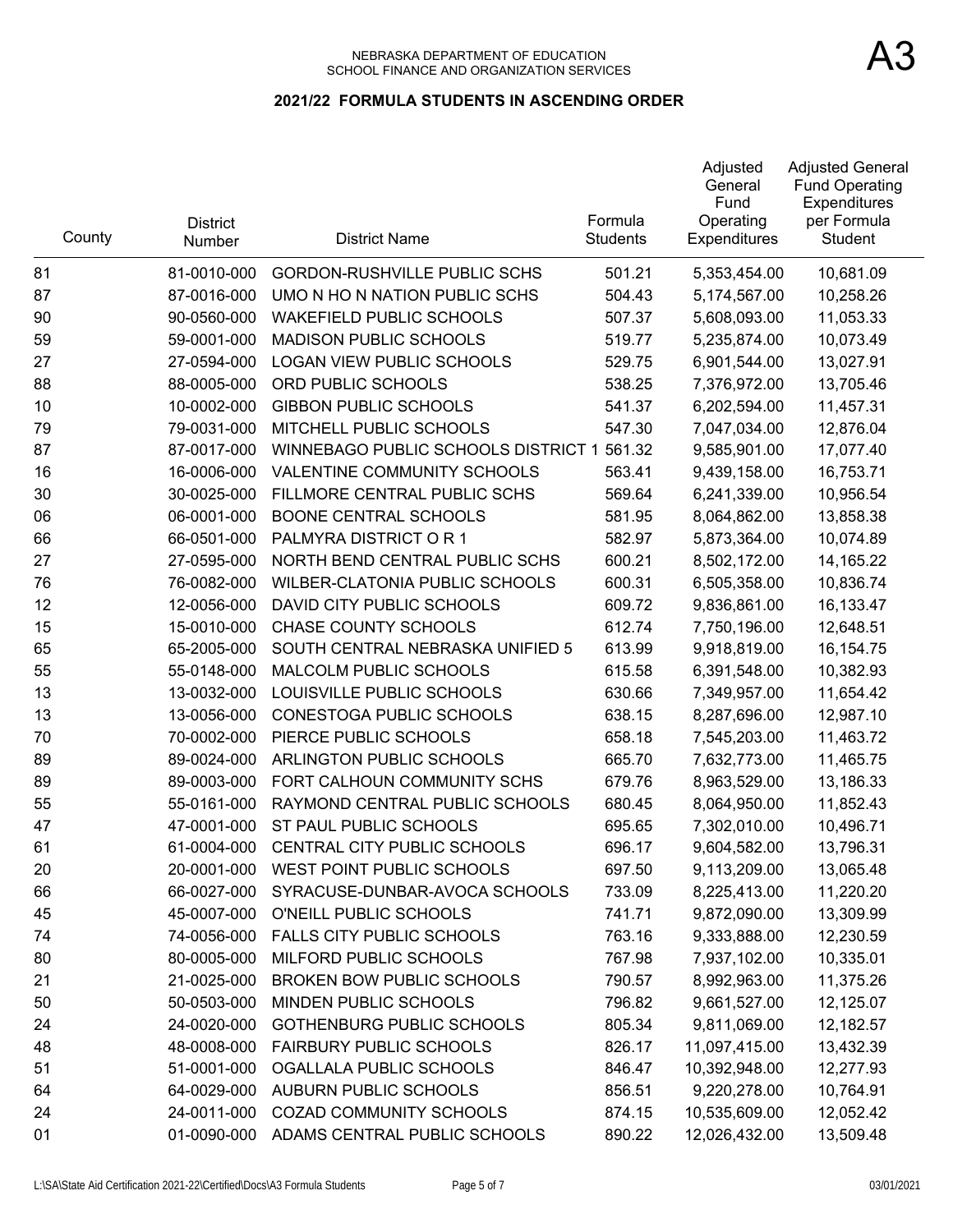| County | <b>District</b><br>Number | <b>District Name</b>                       | Formula<br><b>Students</b> | Adjusted<br>General<br>Fund<br>Operating<br><b>Expenditures</b> | <b>Adjusted General</b><br><b>Fund Operating</b><br>Expenditures<br>per Formula<br>Student |
|--------|---------------------------|--------------------------------------------|----------------------------|-----------------------------------------------------------------|--------------------------------------------------------------------------------------------|
| 71     | 71-0005-000               | <b>LAKEVIEW COMMUNITY SCHOOLS</b>          | 902.00                     | 8,894,270.00                                                    | 9,860.58                                                                                   |
| 23     | 23-0002-000               | <b>CHADRON PUBLIC SCHOOLS</b>              | 913.03                     | 10,334,903.00                                                   | 11,319.36                                                                                  |
| 90     | 90-0017-000               | <b>WAYNE COMMUNITY SCHOOLS</b>             | 915.26                     | 9,793,149.00                                                    | 10,699.85                                                                                  |
| 28     | 28-0015-000               | DOUGLAS CO WEST COMMUNITY SCHS             | 932.41                     | 10,344,598.00                                                   | 11,094.48                                                                                  |
| 69     | 69-0044-000               | HOLDREGE PUBLIC SCHOOLS                    | 991.77                     | 11,802,601.00                                                   | 11,900.59                                                                                  |
| 78     | 78-0001-000               | ASHLAND-GREENWOOD PUBLIC SCHS              | 1,000.48                   | 9,776,157.00                                                    | 9,771.46                                                                                   |
| 78     | 78-0039-000               | <b>WAHOO PUBLIC SCHOOLS</b>                | 1,033.10                   | 10,384,809.00                                                   | 10,052.13                                                                                  |
| 77     | 77-0046-000               | SPRINGFIELD PLATTEVIEW COMMUNITY S1,096.64 |                            | 14,870,225.00                                                   | 13,559.81                                                                                  |
| 41     | 41-0504-000               | AURORA PUBLIC SCHOOLS                      | 1,162.07                   | 15,275,266.00                                                   | 13,144.87                                                                                  |
| 17     | 17-0001-000               | SIDNEY PUBLIC SCHOOLS                      | 1,183.52                   | 13,180,502.00                                                   | 11,136.69                                                                                  |
| 07     | 07-0006-000               | ALLIANCE PUBLIC SCHOOLS                    | 1,288.93                   | 12,194,010.00                                                   | 9,460.60                                                                                   |
| 66     | 66-0111-000               | NEBRASKA CITY PUBLIC SCHOOLS               | 1,329.64                   | 13,410,658.00                                                   | 10,085.95                                                                                  |
| 73     | 73-0017-000               | MC COOK PUBLIC SCHOOLS                     | 1,334.74                   | 12,458,301.00                                                   | 9,333.91                                                                                   |
| 13     | 13-0001-000               | PLATTSMOUTH COMMUNITY SCHOOLS              | 1,348.51                   | 16,152,293.00                                                   | 11,977.90                                                                                  |
| 93     | 93-0012-000               | YORK PUBLIC SCHOOLS                        | 1,352.87                   | 13,052,322.00                                                   | 9,647.87                                                                                   |
| 40     | 40-0082-000               | NORTHWEST PUBLIC SCHOOLS                   | 1,409.64                   | 15,907,579.00                                                   | 11,284.86                                                                                  |
| 80     | 80-0009-000               | SEWARD PUBLIC SCHOOLS                      | 1,479.91                   | 15,290,161.00                                                   | 10,331.79                                                                                  |
| 79     | 79-0016-000               | <b>GERING PUBLIC SCHOOLS</b>               | 1,735.90                   | 17,723,754.00                                                   | 10,210.14                                                                                  |
| 19     | 19-0123-000               | SCHUYLER COMMUNITY SCHOOLS                 | 1,845.75                   | 17,338,272.00                                                   | 9,393.64                                                                                   |
| 76     | 76-0002-000               | <b>CRETE PUBLIC SCHOOLS</b>                | 1,891.74                   | 19,487,080.00                                                   | 10,301.13                                                                                  |
| 34     | 34-0015-000               | <b>BEATRICE PUBLIC SCHOOLS</b>             | 1,939.81                   | 17,826,855.00                                                   | 9,189.98                                                                                   |
| 55     | 55-0145-000               | <b>WAVERLY SCHOOL DISTRICT 145</b>         | 2,083.67                   | 20,475,061.00                                                   | 9,826.43                                                                                   |
| 89     | 89-0001-000               | <b>BLAIR COMMUNITY SCHOOLS</b>             | 2,144.54                   | 19,370,018.00                                                   | 9,032.27                                                                                   |
| 55     | 55-0160-000               | NORRIS SCHOOL DIST 160                     | 2,386.27                   | 22,090,690.00                                                   | 9,257.41                                                                                   |
| 24     | 24-0001-000               | LEXINGTON PUBLIC SCHOOLS                   | 2,917.48                   | 24,749,940.00                                                   | 8,483.33                                                                                   |
| 28     | 28-0054-000               | <b>RALSTON PUBLIC SCHOOLS</b>              | 3,122.39                   | 27,325,471.00                                                   | 8,751.47                                                                                   |
| 79     | 79-0032-000               | <b>SCOTTSBLUFF PUBLIC SCHOOLS</b>          | 3,265.84                   | 27,813,759.00                                                   | 8,516.57                                                                                   |
| 01     | 01-0018-000               | HASTINGS PUBLIC SCHOOLS                    | 3,359.91                   | 28,016,523.00                                                   | 8,338.47                                                                                   |
| 28     | 28-0059-000               | BENNINGTON PUBLIC SCHOOLS                  | 3,498.44                   | 30,121,642.00                                                   | 8,610.02                                                                                   |
| 22     | 22-0011-000               | SO SIOUX CITY COMMUNITY SCHS               | 3,641.44                   | 31,963,438.00                                                   | 8,777.70                                                                                   |
| 56     | 56-0001-000               | NORTH PLATTE PUBLIC SCHOOLS                | 3,731.60                   | 34,794,844.00                                                   | 9,324.37                                                                                   |
| 71     | 71-0001-000               | <b>COLUMBUS PUBLIC SCHOOLS</b>             | 3,983.52                   | 33,896,023.00                                                   | 8,509.06                                                                                   |
| 59     | 59-0002-000               | NORFOLK PUBLIC SCHOOLS                     | 4,263.33                   | 37,398,951.00                                                   | 8,772.24                                                                                   |
| 27     | 27-0001-000               | FREMONT PUBLIC SCHOOLS                     | 4,659.76                   | 40,309,265.00                                                   | 8,650.50                                                                                   |
| 10     | 10-0007-000               | <b>KEARNEY PUBLIC SCHOOLS</b>              | 5,588.75                   | 49,793,917.00                                                   | 8,909.67                                                                                   |
| 77     | 77-0037-000               | <b>GRETNA PUBLIC SCHOOLS</b>               | 5,823.05                   | 53,849,997.00                                                   | 9,247.73                                                                                   |
| 28     | 28-0066-000               | <b>WESTSIDE COMMUNITY SCHOOLS</b>          | 5,960.06                   | 58,148,760.00                                                   | 9,756.40                                                                                   |
| 77     | 77-0001-000               | BELLEVUE PUBLIC SCHOOLS                    | 9,093.97                   | 90,058,233.00                                                   | 9,903.08                                                                                   |
| 40     | 40-0002-000               | <b>GRAND ISLAND PUBLIC SCHOOLS</b>         | 9,333.26                   | 88,043,902.00                                                   | 9,433.35                                                                                   |
| 28     | 28-0010-000               | ELKHORN PUBLIC SCHOOLS                     | 10,368.90                  | 91,395,178.00                                                   | 8,814.36                                                                                   |